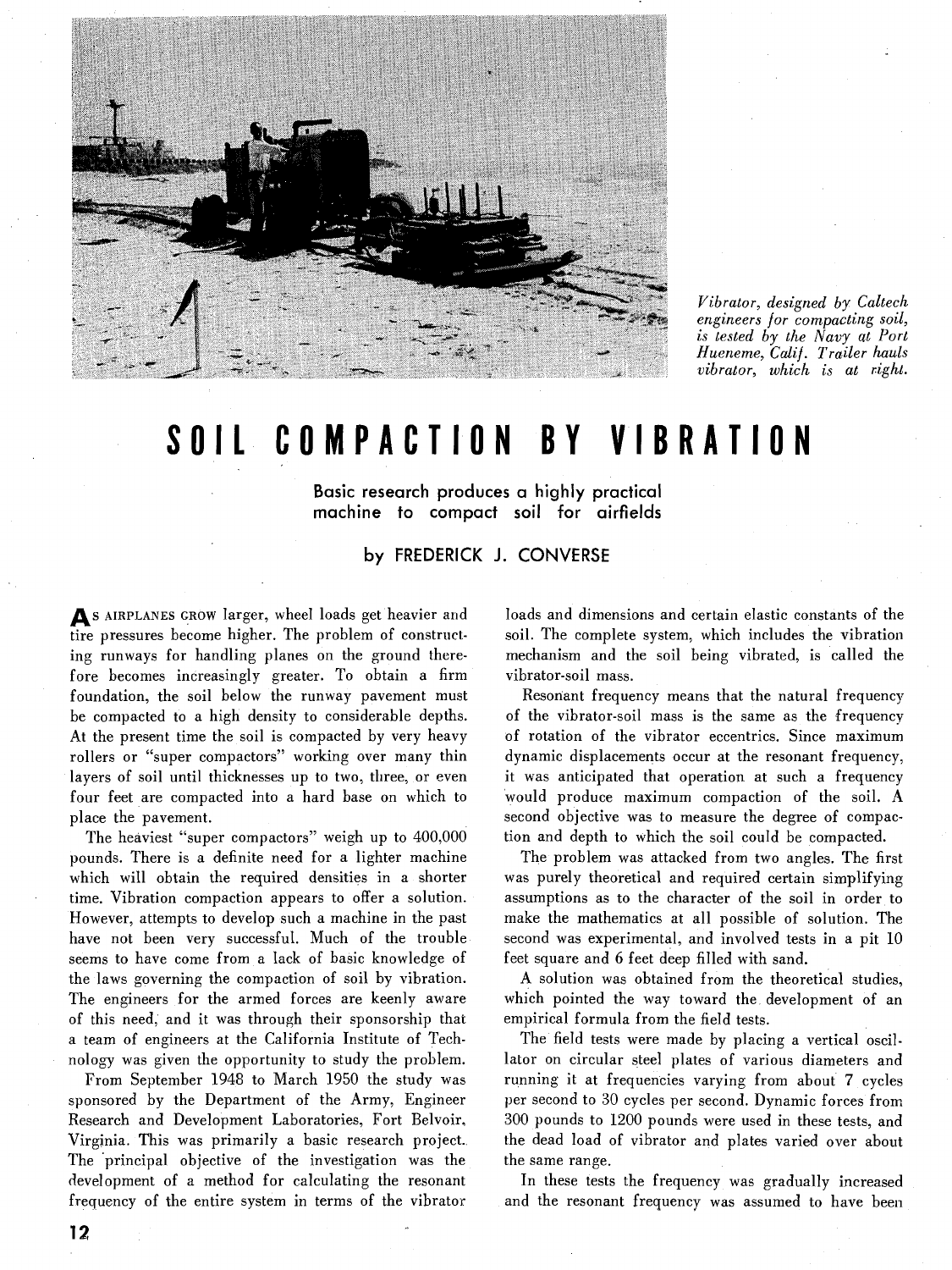reached when the rate of settlement was a maximum. The resonant frequency was easily recognized by observing the violence of the oscillation. No difficulty was experienced in determining the resonant frequency to within half a cycle per second.

Factors found to affect the resonant frequency were: magnitude of the dynamic force, weight of the oscillator, size of the base plate, density of the soil, and shearing modulus of the soil. A formula involving these variables was developed as a result of the tests and the resonant frequencies predicted by this equation agreed closely with all values determined experimentally, including several observations made on a compact beach sand, using base plates 19 and 45 inches in diameter.

## **How much compaction?**

The best speed at which to run the vibrator having been determined, the next problem was to find out how much compaction resulted and how deep the increased density extended below the surface. This was accomplished by measuring in-place densities before and after vibration by means of a penetrometer, or drive rod, calibrated to measure densities in terms of the number of blows of a standard weight falling through a standard height.

The results of these tests indicated that very excellent densities were obtained to depths of at least one and one-half times the width of the surface plate.

Based on the results of this work, the Institute undertook the design and testing of a large vibrator for the U. S. Navy Civil Engineering Research and Evaluation Laboratory, Port Hueneme, California. It was anticipated that this larger unit would provide data for checking the theory of resonance in the range of machines of practical size.

## **Newly-designed vibrator**

The new vibrator was designed with a base area of 15 square feet and a maximum weight of 6.6 tons, of which 2 tons were in the form of removable plates. This machine produces vertical dynamic forces by means of two oppositely-rotating shafts carrying eccentric weights. Dy this means the horizontal components of the centrifugal forces are balanced out and the vertical components are additive. At 720 revolutions per minute (12 cycles per second) the unit has a maximum dynamic force of 7.5 tons.

The photograph at the right is a view looking down into the vibrator, with the shafts and connecting gears visible. The design calls for nine removable eccentric weights on each shaft, held in place by stud bolts. Each eccentric weighs 18.3 pounds and its center of gravity is 3.05 inches from the center of the shaft. The studs provide an additional unbalance of 6.65 inch pounds. This arrangement permits nine different dynamic forces to be developed at any speed. A pair of the eccentrics are visible at the far end of the eccentric box, the rest

having been removed. The photograph also shows a velocity pickup and an accelerometer, part of the vibration measuring equipment used in testing.

The shafts are driven by four hydraulic gear motors with oil as the fluid. Two of the motors are visible at the bottom of the photograph. There are two similar motors on the opposite ends of the shafts.

The vibrator and trailer assembly are shown in the picture on p. 12. The vibrator is at the right, on the sled type base plate, and the trailer is at the left, carrying the engine, the pumps and the oil storage tank. Power is supplied by a Chrysler engine driving two Vickers vane type double pumps through a two to one reduction gear. At 1200 revolutions per minute and 1000 pounds per square inch these pumps deliver 131 gallons per minute and require 70 hp. to drive them. Actually the pressures developed during the tests were less than one-third of the maximum and the power required was correspondingly lower.

The first field tests were designed to determine the resonant frequency of the vibrator-soil mass under various conditions of dynamic force and weight of vibrator, and to compare these results with the theoretical predictions. To do this the vibrator was kept in one spot and operated through a range of speeds, while the dead weight of the oscillator and the number of eccentric weights were varied. The amplitude of the oscillations, both vertical and horizontal, the frequencies, resonant point., and the pipe line pressures, were obtained by means of electronic recording equipment.



*The new vibrator-as seen from above*